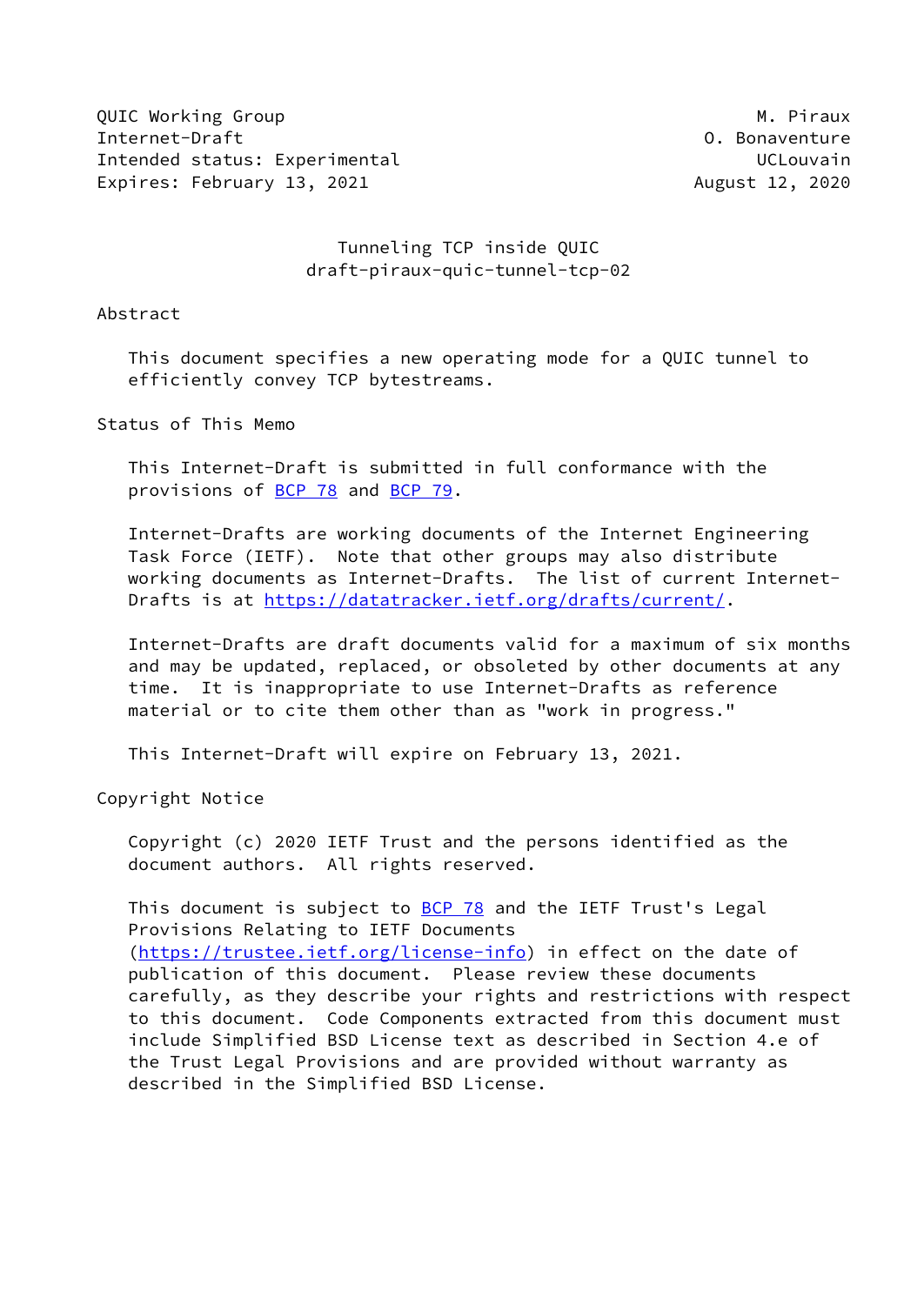<span id="page-1-1"></span>Internet-Draft QUIC Tunnel for TCP August 2020

## Table of Contents

| $\mathbf{\underline{1}}$ .                    |                 | $\overline{2}$ |
|-----------------------------------------------|-----------------|----------------|
| Conventions and Definitions<br>2.             | $\overline{3}$  |                |
| 3.                                            |                 | $\overline{3}$ |
| 4.                                            |                 | $\overline{4}$ |
| 5.                                            | $\overline{5}$  |                |
| $5.1$ . QUIC tunnel stream TLVs               |                 | $\overline{5}$ |
|                                               |                 | 6              |
| <u>5.1.2</u> . TCP Connect OK TLV             |                 | 6              |
|                                               |                 | 6              |
|                                               | $\underline{8}$ |                |
| <u>6</u> .                                    | $\underline{8}$ |                |
| 7.                                            |                 | $\overline{a}$ |
| 7.1.                                          |                 | $\overline{9}$ |
| 8.                                            |                 | 9              |
| 8.1. QUIC tunnel stream TLVs                  |                 | 9              |
| 8.1.1. QUIC tunnel stream TLVs Types          | 9               |                |
| 8.1.2. QUIC tunnel streams TLVs Error Types   | 9               |                |
| 8.2. QUIC Transport Parameter Registry        | 10              |                |
|                                               | 10              |                |
| 9.1. Normative References                     | 10              |                |
| 9.2. Informative References                   | 11              |                |
|                                               | 11              |                |
| A.1. Since draft-piraux-quic-tunnel-tcp-01 11 |                 |                |
| A.2. Since draft-piraux-quic-tunnel-tcp-00 11 |                 |                |
|                                               |                 |                |
|                                               | 11              |                |
|                                               |                 |                |

# <span id="page-1-0"></span>[1](#page-1-0). Introduction

The recently proposed QUIC tunnel protocol [[I-D.piraux-quic-tunnel](#page-10-4)] supports the exchange of IP packets and Ethernet frames over a QUIC connection. Its two operating modes transports plain packets inside QUIC frames. Its main advantage is that it supports any network layer protocol. However, this advantage comes with a large per packet overhead since each packet contains both a network and a transport header. All these headers must be transmitted in addition to the IP/UDP/QUIC headers of the QUIC connection. For TCP connections for instance, the per-packet overhead can be large.

 In this document, we propose a new operating mode for the QUIC tunnel protocol, called the stream mode. It takes advantage of the QUIC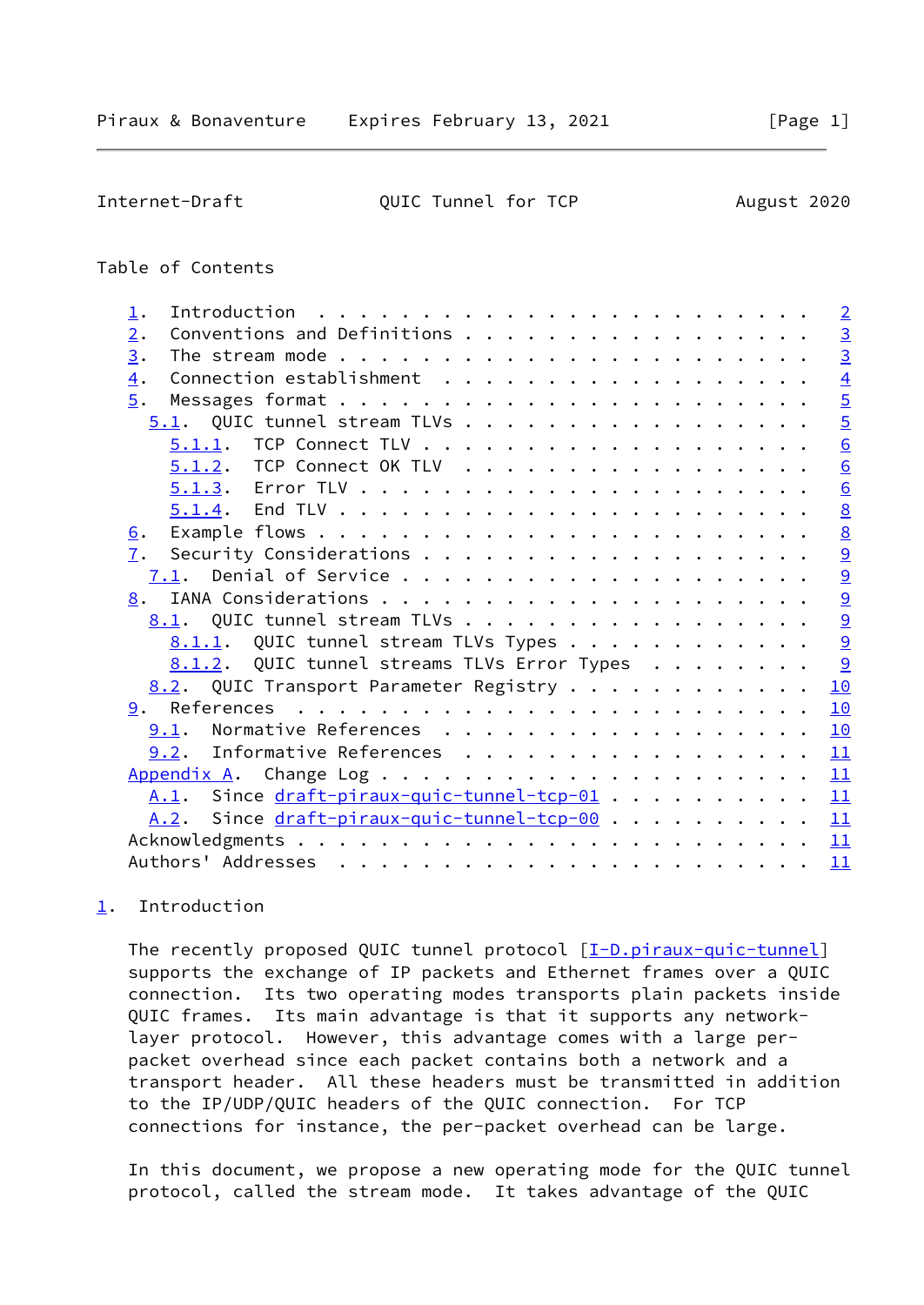streams to efficiently transport TCP bytestreams over a QUIC connection. [Section 3](#page-2-2) describes this new mode. [Section 5](#page-4-1) specifies the format of the messages introduced by this document. [Section 6](#page-8-0) contains example flows.

|  | Piraux & Bonaventure | Expires February 13, 2021 |  | [Page 2] |  |
|--|----------------------|---------------------------|--|----------|--|
|  |                      |                           |  |          |  |

<span id="page-2-1"></span>Internet-Draft QUIC Tunnel for TCP August 2020

#### <span id="page-2-0"></span>[2](#page-2-0). Conventions and Definitions

 The key words "MUST", "MUST NOT", "REQUIRED", "SHALL", "SHALL NOT", "SHOULD", "SHOULD NOT", "RECOMMENDED", "NOT RECOMMENDED", "MAY", and "OPTIONAL" in this document are to be interpreted as described in [BCP](https://datatracker.ietf.org/doc/pdf/bcp14) [14](https://datatracker.ietf.org/doc/pdf/bcp14) [[RFC2119\]](https://datatracker.ietf.org/doc/pdf/rfc2119) [\[RFC8174](https://datatracker.ietf.org/doc/pdf/rfc8174)] when, and only when, they appear in all capitals, as shown here.

# <span id="page-2-2"></span>[3](#page-2-2). The stream mode

 Since QUIC supports multiple streams, another possibility to carry the data exchanged over TCP connections between the client and the concentrator is to transport the bytestream of each TCP connection as one of the bidirectional streams of the QUIC connection. For this, we base our approach on the 0-RTT Convert protocol [\[I-D.ietf-tcpm-converters](#page-11-4)] that was proposed to ease the deployment of TCP extensions. In a nutshell, it is an application proxy that converts TCP connections, allowing the use of new TCP extensions through an intermediate relay.

We use a similar approach in our stream mode. When a client opens a stream, it sends at the beginning of the bytestream one or more TLV messages indicating the IP address and port number of the remote destination of the bytestream. Their format is detailed in section [Section 5.1](#page-4-3). Upon reception of such a TLV message, the concentrator opens a TCP connection towards the specified destination and connects the incoming bytestream of the QUIC connection to the bytestream of the new TCP connection (and similarly in the opposite direction).

 Figure 1 summarizes how the new TCP connection is mapped to the QUIC stream. Actions and events of a TCP connection are translated to actions and events of the associated QUIC stream, so that a state transition on one is translated to the other.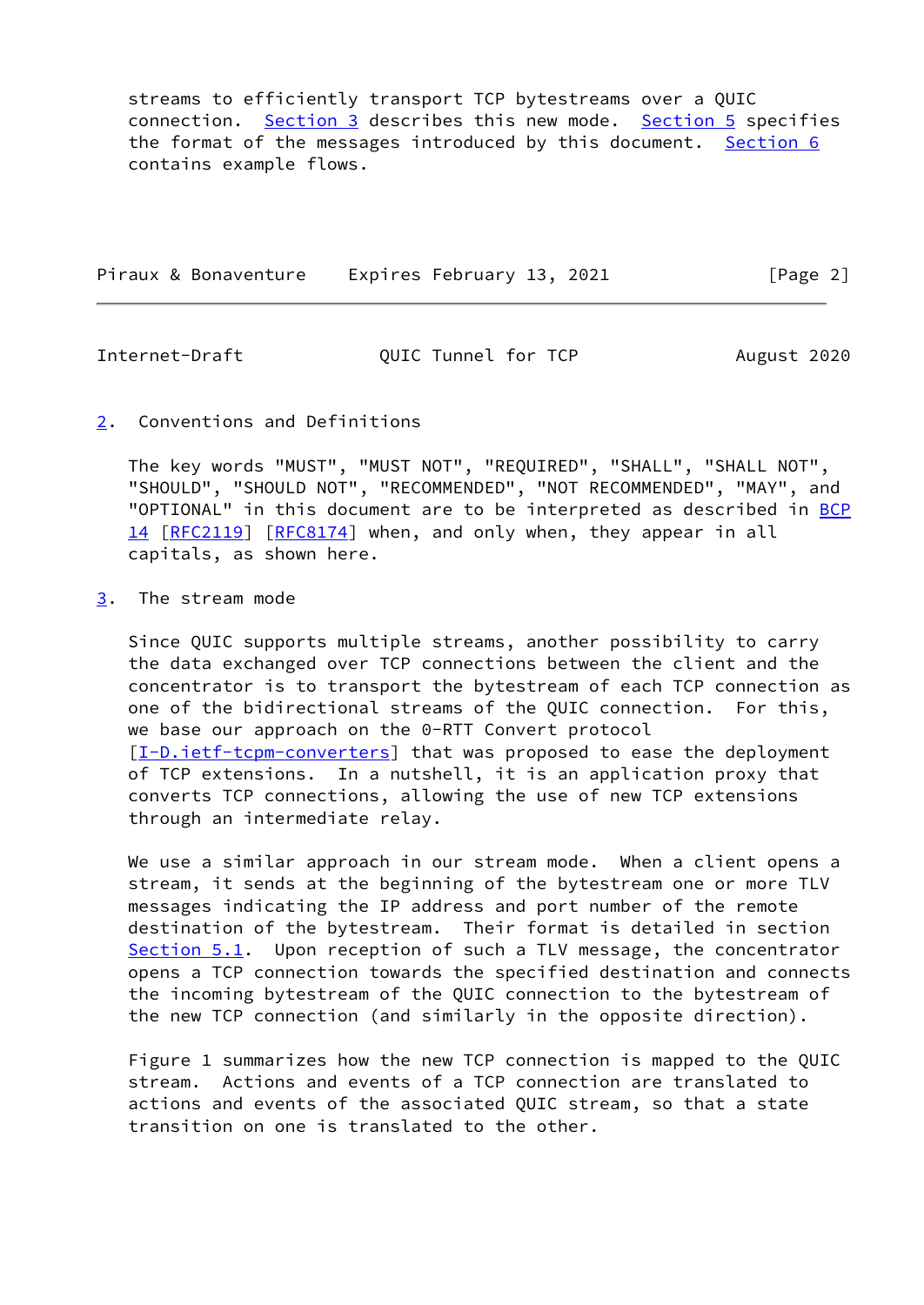| Piraux & Bonaventure |  |  |  |
|----------------------|--|--|--|
|----------------------|--|--|--|

Expires February 13, 2021 [Page 3]

<span id="page-3-0"></span>Internet-Draft QUIC Tunnel for TCP August 2020

| TCP                                          | QUIC Stream                                                                         |
|----------------------------------------------|-------------------------------------------------------------------------------------|
| SYN received<br>FIN received<br>RST received | Open Stream, send TLVs<br>Send Stream FIN<br>Send STOP SENDING<br>Send RESET STREAM |
| Data received                                | Send Stream data                                                                    |

| QUIC Stream                                                                                                                   |
|-------------------------------------------------------------------------------------------------------------------------------|
| Stream opened, TLVs received<br>Stream FIN received<br>STOP SENDING received<br>RESET STREAM received<br>Stream data received |

Figure 1: TCP connection to QUIC stream mapping

 When sending STOP\_SENDING or RESET\_STREAM frames in response to the receipt of a TCP RST, QUIC tunnel peers MUST use the application protocol error code 0x00 (TCP\_CONNECTION\_RESET).

 The QUIC stream-level flow control can be tuned to match the receive window size of the corresponding TCP connection, so that no excessive data needs to be buffered.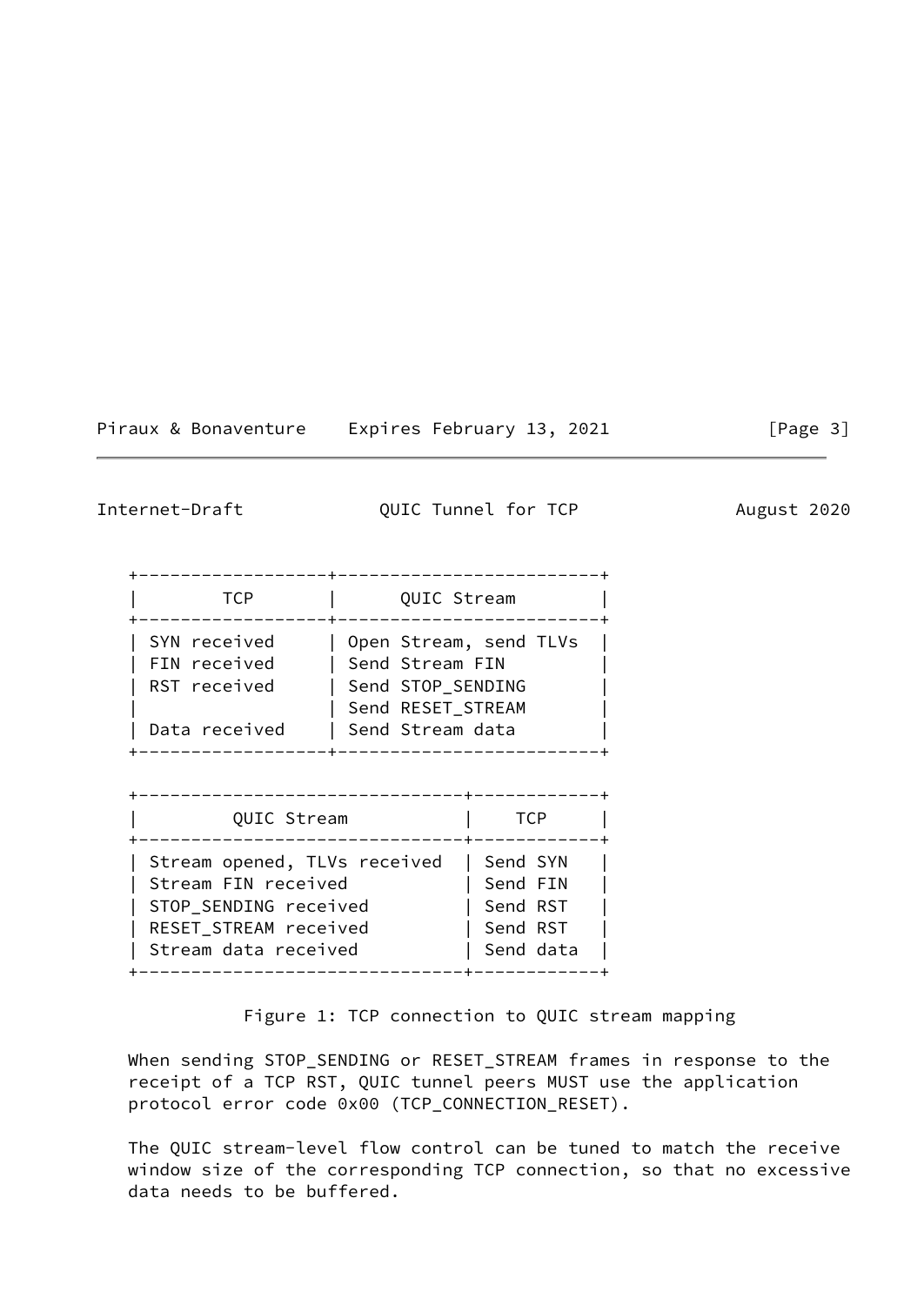#### <span id="page-4-0"></span>[4](#page-4-0). Connection establishment

 The connection establishment follows the requirements described in Section 5 of  $[\underline{I-D.piraux-quic-tunnel}]$ .

 In addition, the support of the stream mode is negotiated during the connection establishment by including the quic\_tunnel\_stream\_mode transport parameter (value TBD). The parameter value has no meaning and SHOULD be null.

 During the connection establishment, the concentrator can control the number of TCP bytestreams that can be opened initially by setting the initial\_max\_streams\_bidi QUIC transport parameter as defined in [\[I-D.ietf-quic-transport](#page-11-5)].

|  |  | Piraux & Bonaventure |  | Expires February 13, 2021 |  |  | [Page 4] |  |
|--|--|----------------------|--|---------------------------|--|--|----------|--|
|--|--|----------------------|--|---------------------------|--|--|----------|--|

<span id="page-4-2"></span>Internet-Draft QUIC Tunnel for TCP August 2020

<span id="page-4-1"></span>[5](#page-4-1). Messages format

 In the following sections, we specify the format of each message introduced in this document. They are encoded using the TLV format described in [\[I-D.piraux-quic-tunnel](#page-10-4)].

<span id="page-4-3"></span>[5.1](#page-4-3). QUIC tunnel stream TLVs

 When using the stream mode, one or more messages are used to trigger and confirm the establishment of a connection towards the final destination for a given stream. Those messages are exchanged on this QUIC stream before the TCP connection bytestream. This section describes the format of these messages.

This document specifies the following QUIC tunnel stream TLVs:

 +------+----------+-----------------------------+ | Type | Size | Name +------+----------+-----------------------------+ | 0x00 | 20 bytes | TCP Connect TLV | | 0x01 | 2 bytes | TCP Connect OK TLV | | 0x02 | Variable | Error TLV |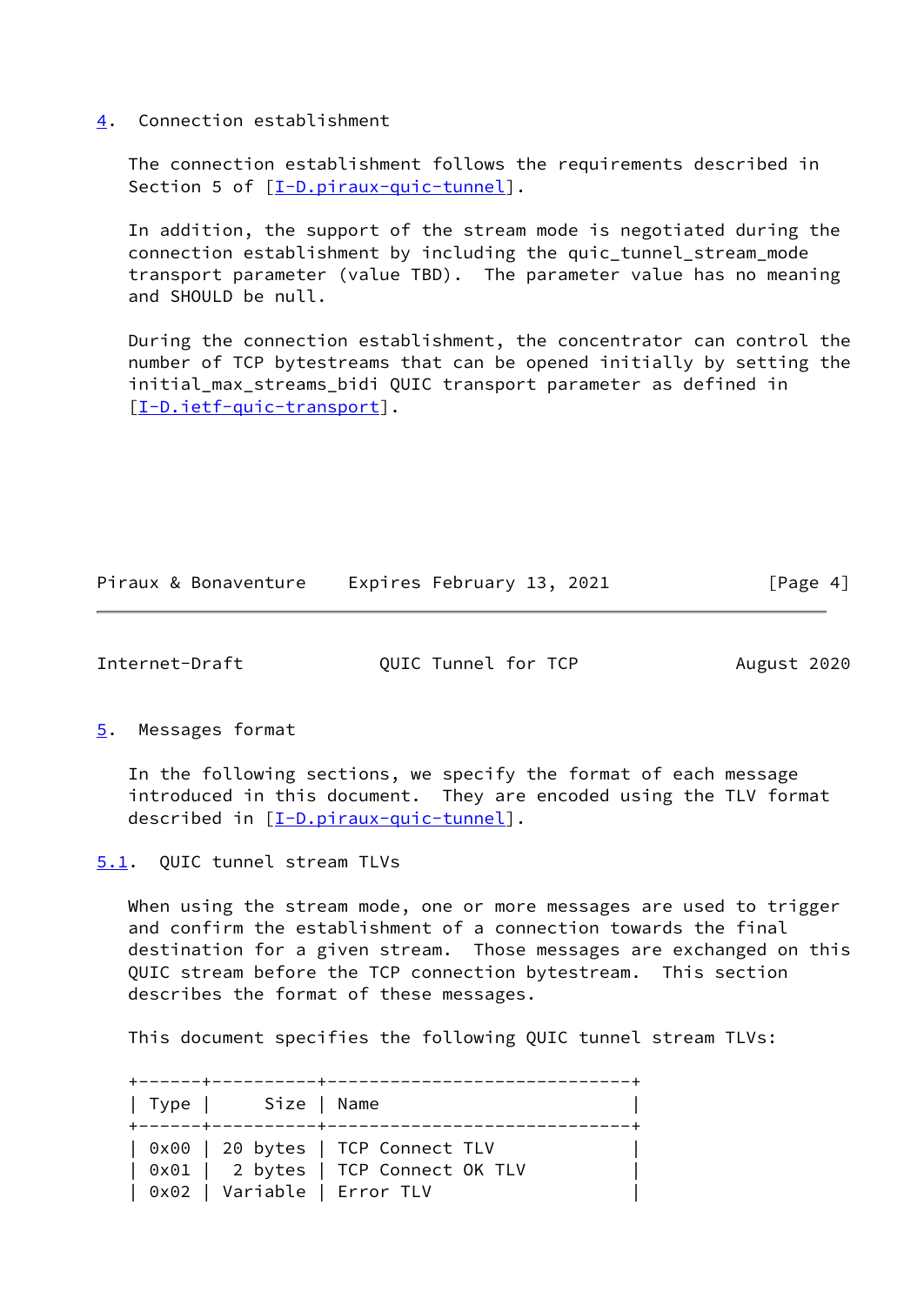| $0xff$   2 bytes   End TLV |  |
|----------------------------|--|
|                            |  |

Figure 2: QUIC tunnel stream TLVs

 The TCP Connect TLV is used to request the establishment a TCP connection by the concentrator towards the final destination. The TCP Connect OK TLV confirms the establishment of this TCP connection. The Error TLV is used to indicate any error that occurred during the establishment of a TCP connection. Finally, the End TLV marks the end of the series of TLVs and the start of the bytestream on a given QUIC stream. These TLVs are detailed in the following sections.

 Future versions of this document may define new TLVs. The End TLV allows a QUIC tunnel peer to send several TLVs before the start of the bytestream.

|          | Offset 0 |                                      |  | Offset 20 Offset 22 |                                                       |  |
|----------|----------|--------------------------------------|--|---------------------|-------------------------------------------------------|--|
|          |          |                                      |  |                     |                                                       |  |
| Client v |          |                                      |  |                     |                                                       |  |
|          |          | +------------------+---------+------ |  |                     |                                                       |  |
|          |          |                                      |  |                     | Stream 0   TCP Connect TLV   End TLV   TCP bytestream |  |
|          |          | -----------------+---------+----     |  |                     |                                                       |  |

Figure 3: Example of use of QUIC tunnel stream TLVs

|  |  | Piraux & Bonaventure |  | Expires February 13, 2021 |  |  | [Page 5] |  |
|--|--|----------------------|--|---------------------------|--|--|----------|--|
|--|--|----------------------|--|---------------------------|--|--|----------|--|

<span id="page-5-1"></span>Internet-Draft QUIC Tunnel for TCP August 2020

 Figure 3 illustrates an example of use of QUIC tunnel streams TLVs. In this example, the client opens Stream 0 and sends two TLVs. The first one requests the concentrator to establish a new TCP connection. The second TLV marks the end of the series of TLV and the start of the TCP bytestream.

## <span id="page-5-0"></span>[5.1.1](#page-5-0). TCP Connect TLV

 The TCP Connect TLV indicates the final destination of the TCP connection associated to a given QUIC stream. The fields Remote Peer Port and Remote Peer IP Address contain the destination port number and IP address of the final destination.

 The Remote Peer IP Address MUST be encoded as an IPv6 address. IPv4 addresses MUST be encoded using the IPv4-Mapped IPv6 Address format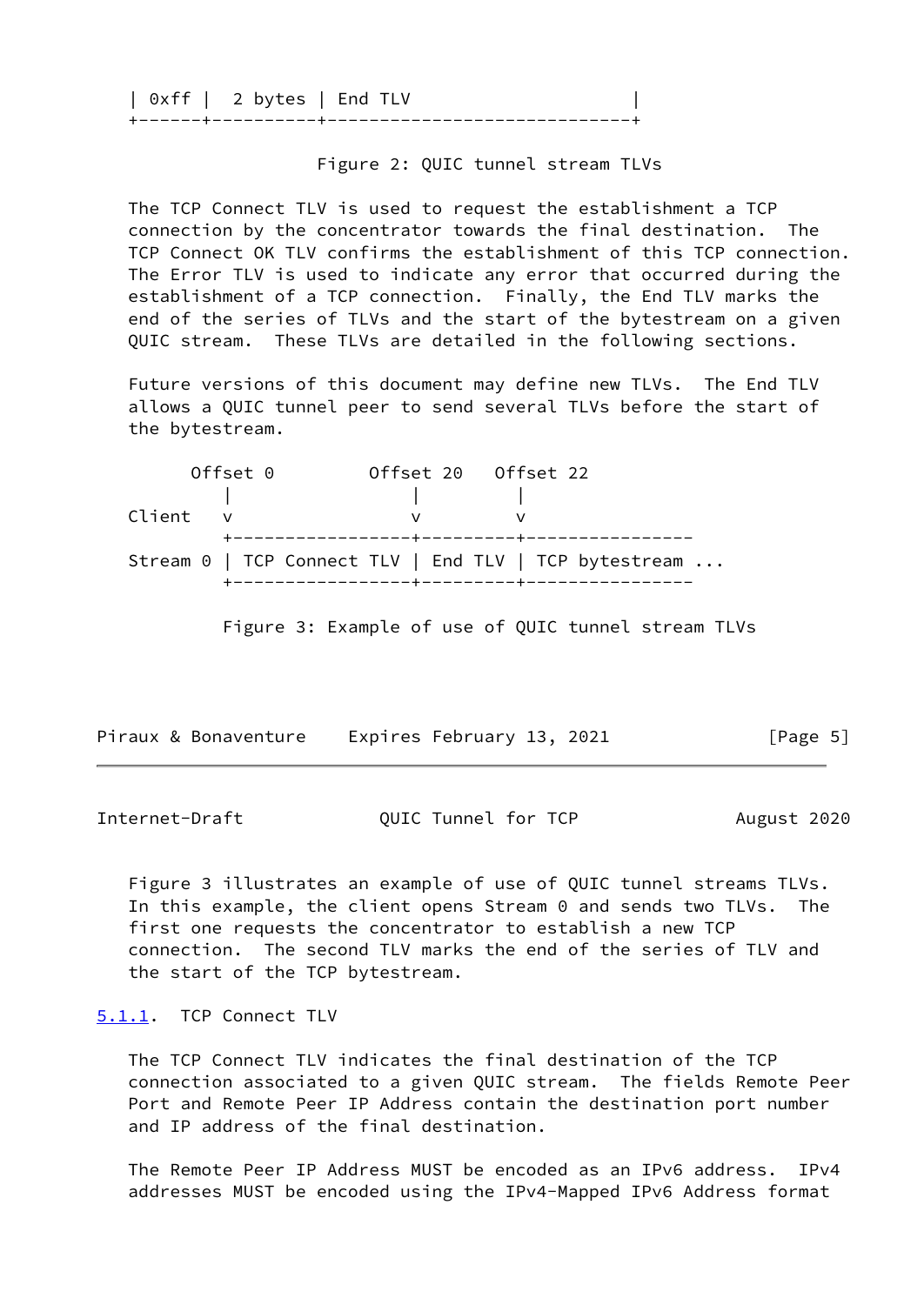defined in  $[REC4291]$ . Further, the Remote Peer IP address field MUST NOT include multicast, broadcast, and host loopback addresses [\[RFC6890](https://datatracker.ietf.org/doc/pdf/rfc6890)].

 A QUIC tunnel peer MUST NOT send more than one TCP Connect TLV per QUIC stream. A QUIC tunnel peer MUST NOT send a TCP Connect TLV on non-self initiated streams.

 $1$  2 3 0 1 2 3 4 5 6 7 8 9 0 1 2 3 4 5 6 7 8 9 0 1 2 3 4 5 6 7 8 9 0 1 +-+-+-+-+-+-+-+-+-+-+-+-+-+-+-+-+-+-+-+-+-+-+-+-+-+-+-+-+-+-+-+-+ | Type (8) | Length (8) | Remote Peer Port (16) | +-+-+-+-+-+-+-+-+-+-+-+-+-+-+-+-+-+-+-+-+-+-+-+-+-+-+-+-+-+-+-+-+ | | Remote Peer IP Address (128) | | | | +-+-+-+-+-+-+-+-+-+-+-+-+-+-+-+-+-+-+-+-+-+-+-+-+-+-+-+-+-+-+-+-+

Figure 4: TCP Connect TLV

<span id="page-6-0"></span>[5.1.2](#page-6-0). TCP Connect OK TLV

 The TCP Connect OK TLV does not contain a value. Its presence confirms the successful establishment of the requested TCP connection to the final destination. A QUIC peer MUST NOT send a TCP Connect OK TLV on self-initiated streams.

<span id="page-6-1"></span>[5.1.3](#page-6-1). Error TLV

 The Error TLV indicates out-of-band errors that occurred during the establishment of the TCP connection to the final destination. These errors can be ICMP Destination Unreachable messages for instance. In

| Piraux & Bonaventure | Expires February 13, 2021 | [Page 6] |
|----------------------|---------------------------|----------|
|----------------------|---------------------------|----------|

Internet-Draft QUIC Tunnel for TCP August 2020

 this case the ICMP packet received by the concentrator is copied inside the Error Payload field.

 $1$  2 3 0 1 2 3 4 5 6 7 8 9 0 1 2 3 4 5 6 7 8 9 0 1 2 3 4 5 6 7 8 9 0 1 +-+-+-+-+-+-+-+-+-+-+-+-+-+-+-+-+-+-+-+-+-+-+-+-+-+-+-+-+-+-+-+-+ | Type (8) | Length (8) | Error Code (16) | +-+-+-+-+-+-+-+-+-+-+-+-+-+-+-+-+-+-+-+-+-+-+-+-+-+-+-+-+-+-+-+-+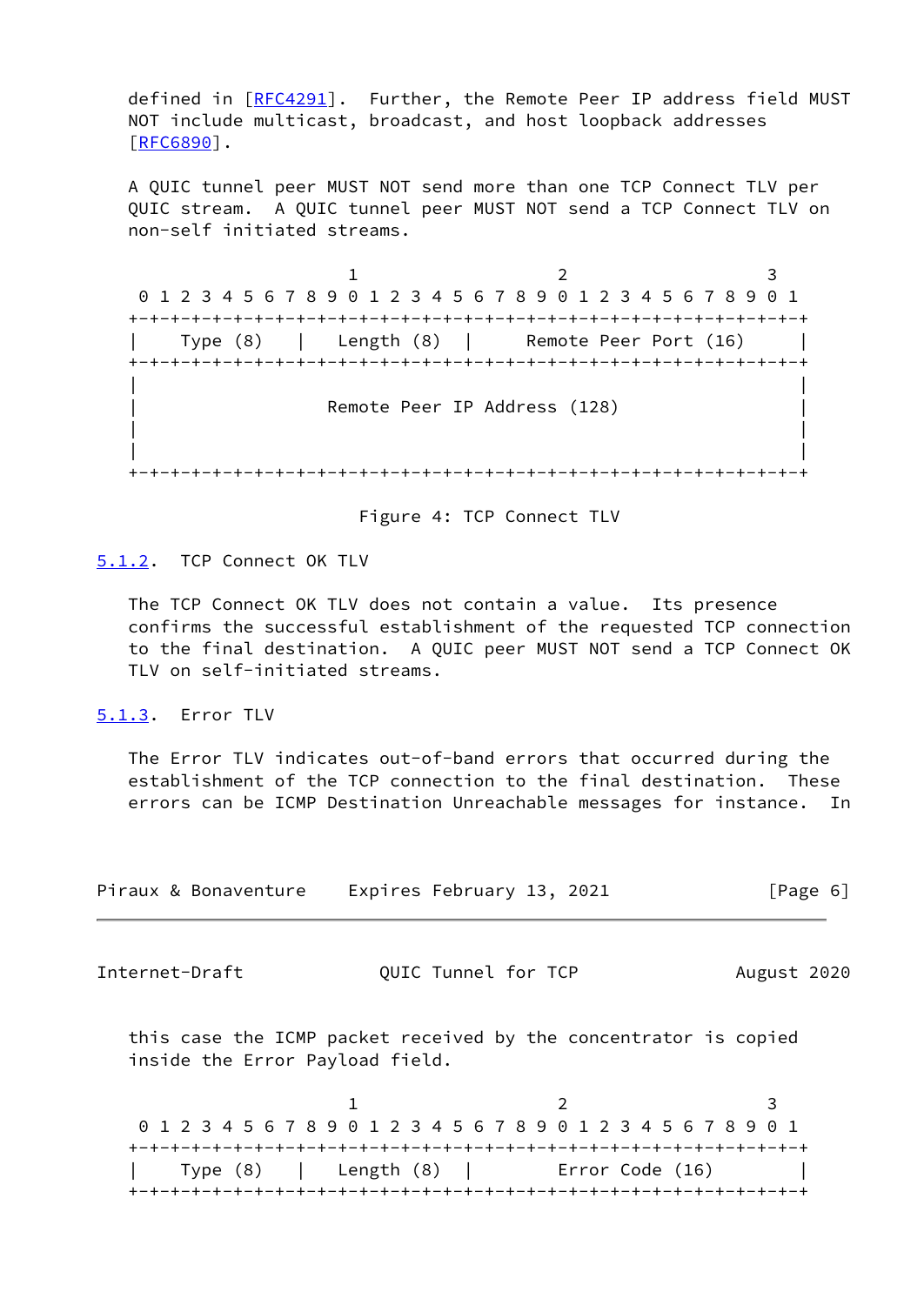| [Error Payload (*)] |  |
|---------------------|--|
|                     |  |

### Figure 5: Error TLV

 The following bytestream-level error codes are defined in this document:

| Code   Name |                                                                                                        |
|-------------|--------------------------------------------------------------------------------------------------------|
|             | 0x0   Protocol Violation<br>0x1   ICMP Packet Received<br>0x2   Malformed TLV<br>0x3   Network Failure |

Figure 6: Bytestream-level Error Codes

- o Protocol Violation (0x0): A general error code for all non conforming behaviors encountered. A QUIC tunnel peer SHOULD use a more specific error code when possible.
- o ICMP Packet Received (0x1): This code indicates that the concentrator received an ICMP packet while trying to create the associated TCP connection. The Error Payload contains the packet.
- o Malformed TLV (0x2): This code indicates that a received TLV was not successfully parsed or formed. A peer receiving a TCP Connect TLV with an invalid IP address MUST send an Error TLV with this error code.
- o Network Failure (0x3): This codes indicates that a network failure prevented the establishment of the connection.

 After sending one or more Error TLVs, the sender MUST send an End TLV and terminate the stream, i.e. set the FIN bit after the End TLV.

Piraux & Bonaventure Expires February 13, 2021 [Page 7]

<span id="page-7-1"></span>Internet-Draft QUIC Tunnel for TCP August 2020

<span id="page-7-0"></span>[5.1.4](#page-7-0). End TLV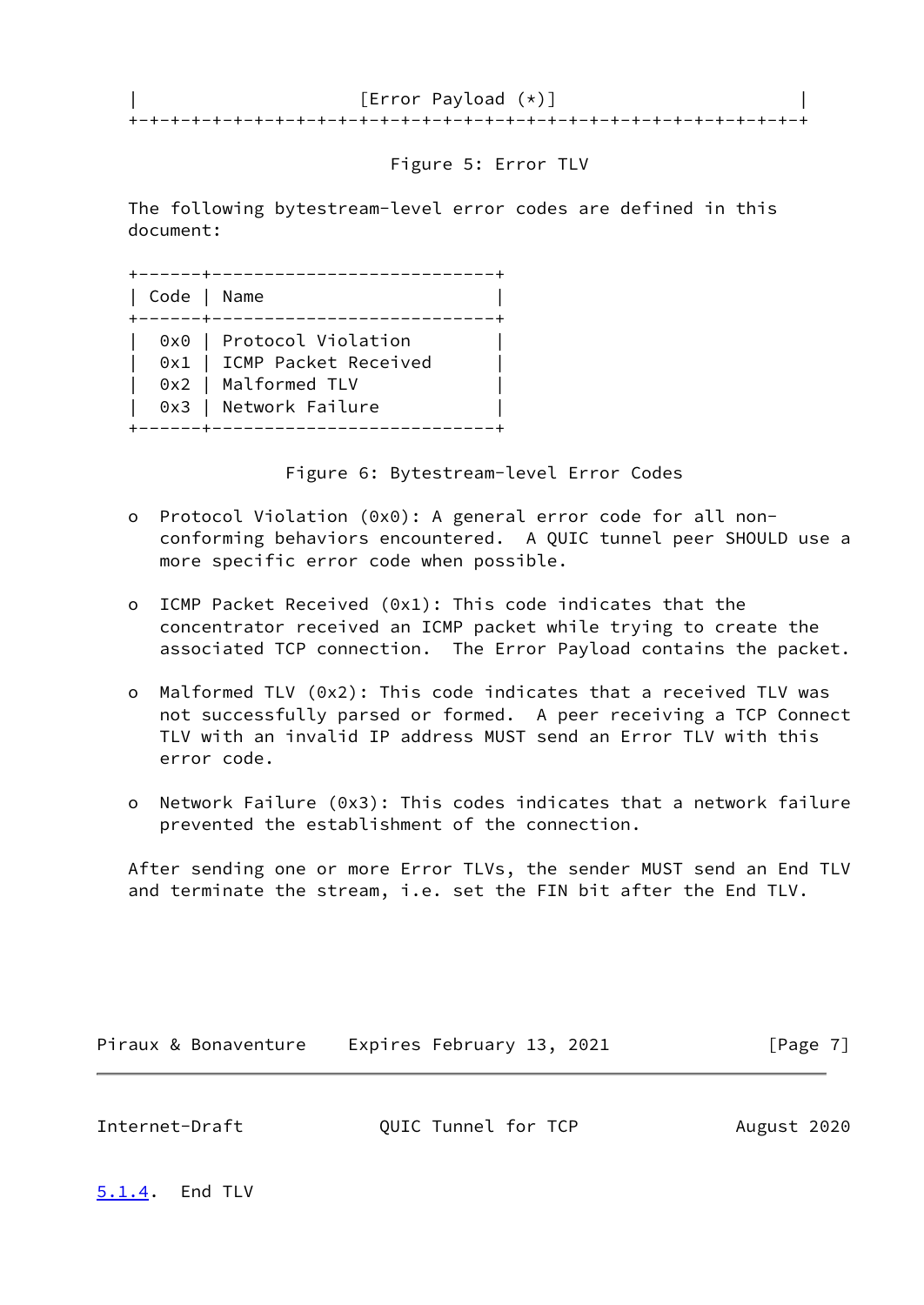The End TLV does not contain a value. Its existence signals the end of the series of TLVs. The next byte in the QUIC stream after this TLV is part of of the tunneled bytestream.

<span id="page-8-0"></span>[6](#page-8-0). Example flows

 This section illustrates the different messages described previously and how they are used in a QUIC tunnel connection. For QUIC STREAM frames, we use the following syntax: STREAM[ID, Stream Data [, FIN]]. The first element is the Stream ID, the second is the Stream Data contained in the frame and the last one is optional and indicates that the FIN bit is set.



Legend:

 --- QUIC connection === TCP connection

Figure 7: Example flow for the stream mode

 On Figure 7, the client is initiating a TCP connection in stream mode to the Final Destination. A request and a response are exchanged, then the connection is torn down gracefully. A remote-initiated connection accepted by the concentrator on behalf of the client would have the order and the direction of all messages reversed.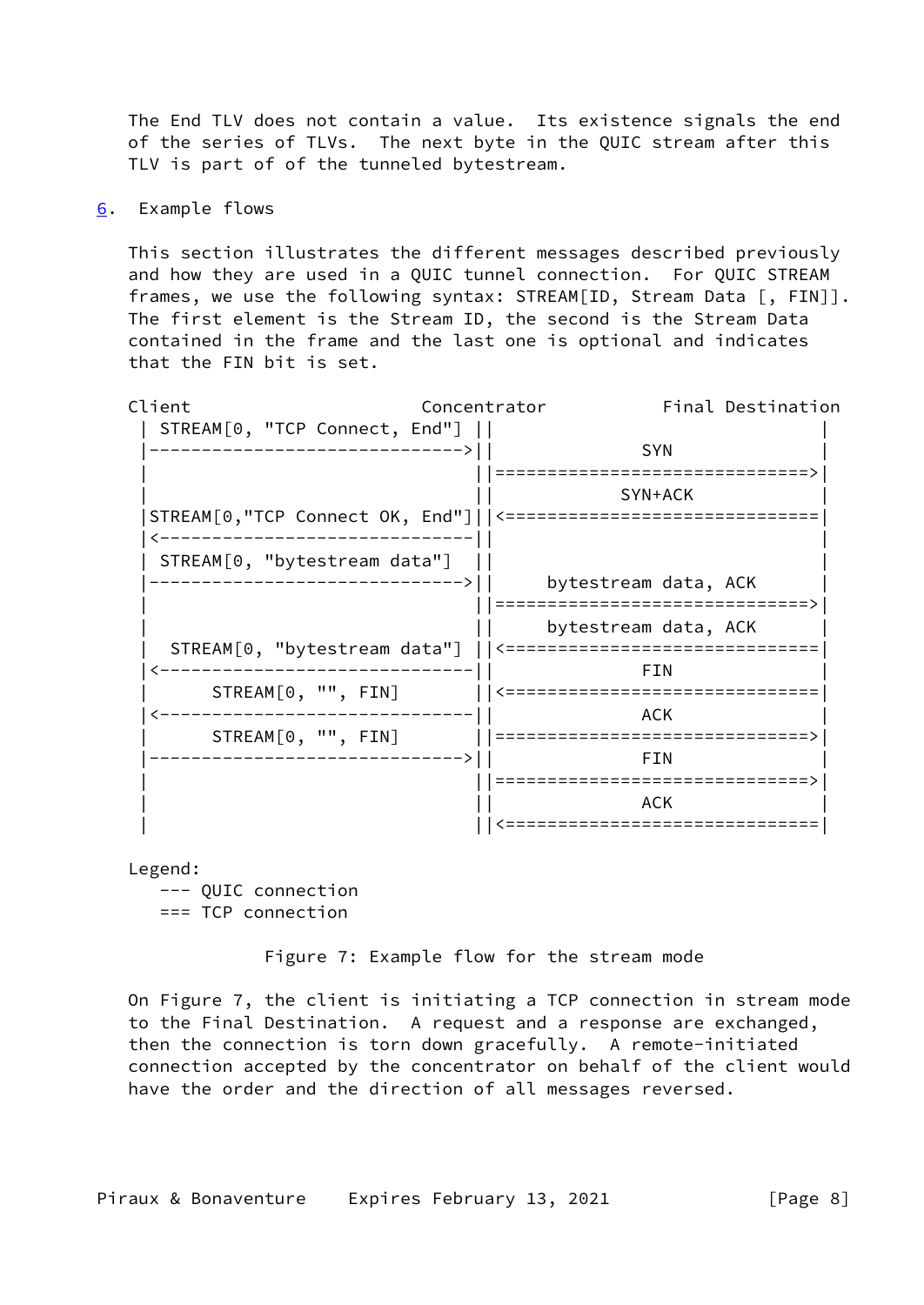<span id="page-9-1"></span>

Internet-Draft QUIC Tunnel for TCP August 2020

<span id="page-9-0"></span>[7](#page-9-0). Security Considerations

<span id="page-9-2"></span>[7.1](#page-9-2). Denial of Service

 There is a risk of an amplification attack when the Concentrator sends a TCP SYN in response of a TCP Connect TLV. When a TCP SYN is larger than the client request, the Concentrator amplifies the client traffic. To mitigate such attacks, the Concentrator SHOULD rate limit the number of pending TCP Connect from a given client.

<span id="page-9-3"></span>[8](#page-9-3). IANA Considerations

<span id="page-9-4"></span>[8.1](#page-9-4). QUIC tunnel stream TLVs

 IANA is requested to create a new "QUIC tunnel stream Parameters" registry.

 The following subsections detail new registries within "QUIC tunnel stream Parameters" registry.

<span id="page-9-5"></span>[8.1.1](#page-9-5). QUIC tunnel stream TLVs Types

 IANA is request to create the "QUIC tunnel stream TLVs Types" sub- registry. New values are assigned via IETF Review ([Section](https://datatracker.ietf.org/doc/pdf/rfc8126#section-4.8) 4.8 of  [\[RFC8126\]](https://datatracker.ietf.org/doc/pdf/rfc8126#section-4.8)).

 The initial values to be assigned at the creation of the registry are as follows:

| Code   Name |                                                                                 | Reference                                                                                                            |
|-------------|---------------------------------------------------------------------------------|----------------------------------------------------------------------------------------------------------------------|
|             | 0   TCP Connect TLV<br>1   TCP Connect OK TLV<br>2   Error TLV<br>255   End TLV | $\vert$ [This-Doc] $\vert$<br>$\vert$ [This-Doc] $\vert$<br>$\vert$ [This-Doc] $\vert$<br>$\vert$ [This-Doc] $\vert$ |

<span id="page-9-6"></span>[8.1.2](#page-9-6). QUIC tunnel streams TLVs Error Types

 IANA is request to create the "QUIC tunnel stream TLVs Error Types" sub-registry. New values are assigned via IETF Review [\(Section](https://datatracker.ietf.org/doc/pdf/rfc8126#section-4.8) 4.8)  [of \[RFC8126\]](https://datatracker.ietf.org/doc/pdf/rfc8126#section-4.8)).

 The initial values to be assigned at the creation of the registry are as follows: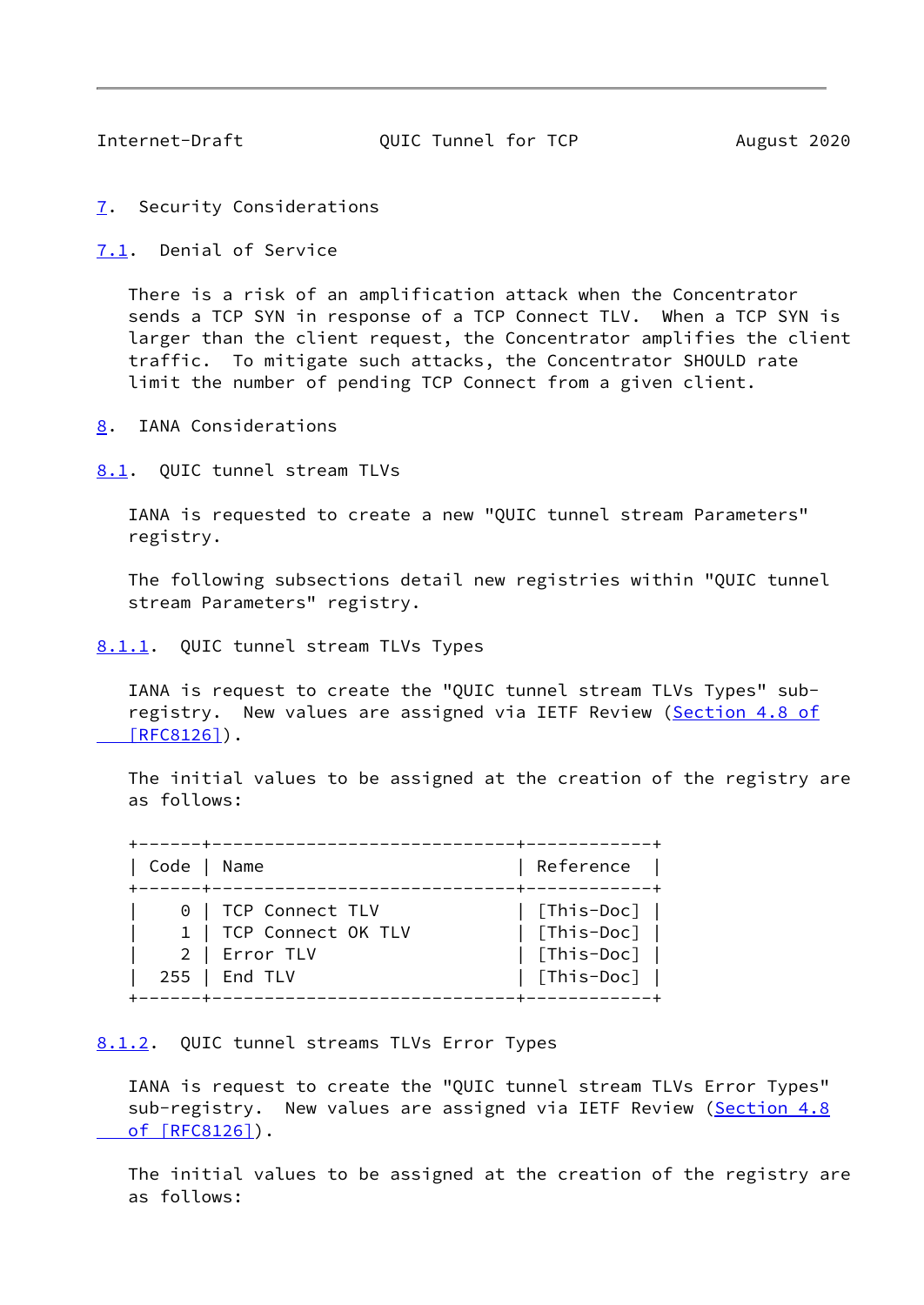<span id="page-10-1"></span>Internet-Draft QUIC Tunnel for TCP August 2020

| Code   Name |                                                    | Reference                                  |
|-------------|----------------------------------------------------|--------------------------------------------|
|             | 0   Protocol Violation<br>1   ICMP packet received | [This-Doc]  <br>$\vert$ [This-Doc] $\vert$ |
|             | 2   Malformed TLV                                  | [This-Doc]                                 |
|             | 3   Network Failure                                | [This-Doc]                                 |

<span id="page-10-0"></span>[8.2](#page-10-0). QUIC Transport Parameter Registry

 This document defines a new transport parameter for the negotiation of the stream mode. The following entry in Table 1 should be added to the "QUIC Transport Parameters" registry under the "QUIC Protocol" heading.

| Value   Parameter Name                    | $\vert$ Specification $\vert$ |
|-------------------------------------------|-------------------------------|
| TBD   quic_tunnel_stream_mode   Section 4 |                               |

Table 1: Addition to QUIC Transport Parameters Entries

#### <span id="page-10-2"></span>[9](#page-10-2). References

<span id="page-10-3"></span>[9.1](#page-10-3). Normative References

<span id="page-10-4"></span>[I-D.piraux-quic-tunnel]

 Piraux, M., Bonaventure, O., and A. Masputra, "Tunneling Internet protocols inside QUIC", [draft-piraux-quic](https://datatracker.ietf.org/doc/pdf/draft-piraux-quic-tunnel-02) [tunnel-02](https://datatracker.ietf.org/doc/pdf/draft-piraux-quic-tunnel-02) (work in progress), July 2020.

 [RFC2119] Bradner, S., "Key words for use in RFCs to Indicate Requirement Levels", [BCP 14](https://datatracker.ietf.org/doc/pdf/bcp14), [RFC 2119](https://datatracker.ietf.org/doc/pdf/rfc2119), DOI 10.17487/RFC2119, March 1997, <[https://www.rfc-editor.org/info/rfc2119>](https://www.rfc-editor.org/info/rfc2119).

[RFC4291] Hinden, R. and S. Deering, "IP Version 6 Addressing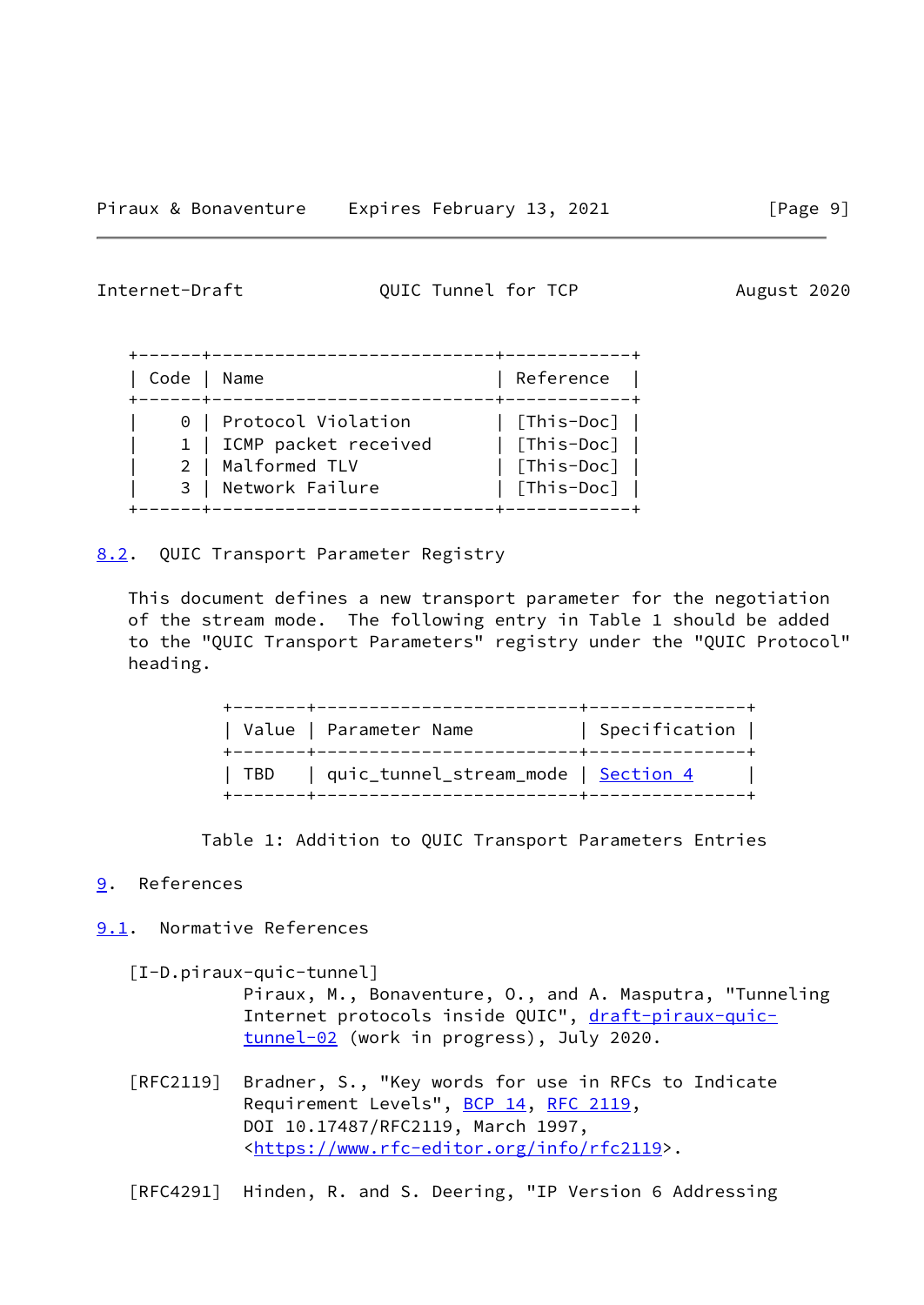Architecture", [RFC 4291](https://datatracker.ietf.org/doc/pdf/rfc4291), DOI 10.17487/RFC4291, February 2006, [<https://www.rfc-editor.org/info/rfc4291](https://www.rfc-editor.org/info/rfc4291)>.

 [RFC6890] Cotton, M., Vegoda, L., Bonica, R., Ed., and B. Haberman, "Special-Purpose IP Address Registries", [BCP 153,](https://datatracker.ietf.org/doc/pdf/bcp153) [RFC 6890,](https://datatracker.ietf.org/doc/pdf/rfc6890) DOI 10.17487/RFC6890, April 2013, <[https://www.rfc-editor.org/info/rfc6890>](https://www.rfc-editor.org/info/rfc6890).

Piraux & Bonaventure Expires February 13, 2021 [Page 10]

<span id="page-11-1"></span>Internet-Draft **QUIC Tunnel for TCP** August 2020

[RFC8174] Leiba, B., "Ambiguity of Uppercase vs Lowercase in [RFC](https://datatracker.ietf.org/doc/pdf/rfc2119) [2119](https://datatracker.ietf.org/doc/pdf/rfc2119) Key Words", [BCP 14](https://datatracker.ietf.org/doc/pdf/bcp14), [RFC 8174,](https://datatracker.ietf.org/doc/pdf/rfc8174) DOI 10.17487/RFC8174, May 2017, [<https://www.rfc-editor.org/info/rfc8174](https://www.rfc-editor.org/info/rfc8174)>.

<span id="page-11-0"></span>[9.2](#page-11-0). Informative References

<span id="page-11-5"></span> [I-D.ietf-quic-transport] Iyengar, J. and M. Thomson, "QUIC: A UDP-Based Multiplexed and Secure Transport", [draft-ietf-quic-transport-29](https://datatracker.ietf.org/doc/pdf/draft-ietf-quic-transport-29) (work in progress), June 2020.

<span id="page-11-4"></span>[I-D.ietf-tcpm-converters]

 Bonaventure, O., Boucadair, M., Gundavelli, S., Seo, S., and B. Hesmans, "0-RTT TCP Convert Protocol", [draft-ietf](https://datatracker.ietf.org/doc/pdf/draft-ietf-tcpm-converters-19) [tcpm-converters-19](https://datatracker.ietf.org/doc/pdf/draft-ietf-tcpm-converters-19) (work in progress), March 2020.

- [RFC7301] Friedl, S., Popov, A., Langley, A., and E. Stephan, "Transport Layer Security (TLS) Application-Layer Protocol Negotiation Extension", [RFC 7301,](https://datatracker.ietf.org/doc/pdf/rfc7301) DOI 10.17487/RFC7301, July 2014, <<https://www.rfc-editor.org/info/rfc7301>>.
- [RFC8126] Cotton, M., Leiba, B., and T. Narten, "Guidelines for Writing an IANA Considerations Section in RFCs", [BCP 26](https://datatracker.ietf.org/doc/pdf/bcp26), [RFC 8126,](https://datatracker.ietf.org/doc/pdf/rfc8126) DOI 10.17487/RFC8126, June 2017, <[https://www.rfc-editor.org/info/rfc8126>](https://www.rfc-editor.org/info/rfc8126).

<span id="page-11-2"></span>[Appendix A.](#page-11-2) Change Log

<span id="page-11-3"></span>[A.1](#page-11-3). Since [draft-piraux-quic-tunnel-tcp-01](https://datatracker.ietf.org/doc/pdf/draft-piraux-quic-tunnel-tcp-01)

o Nits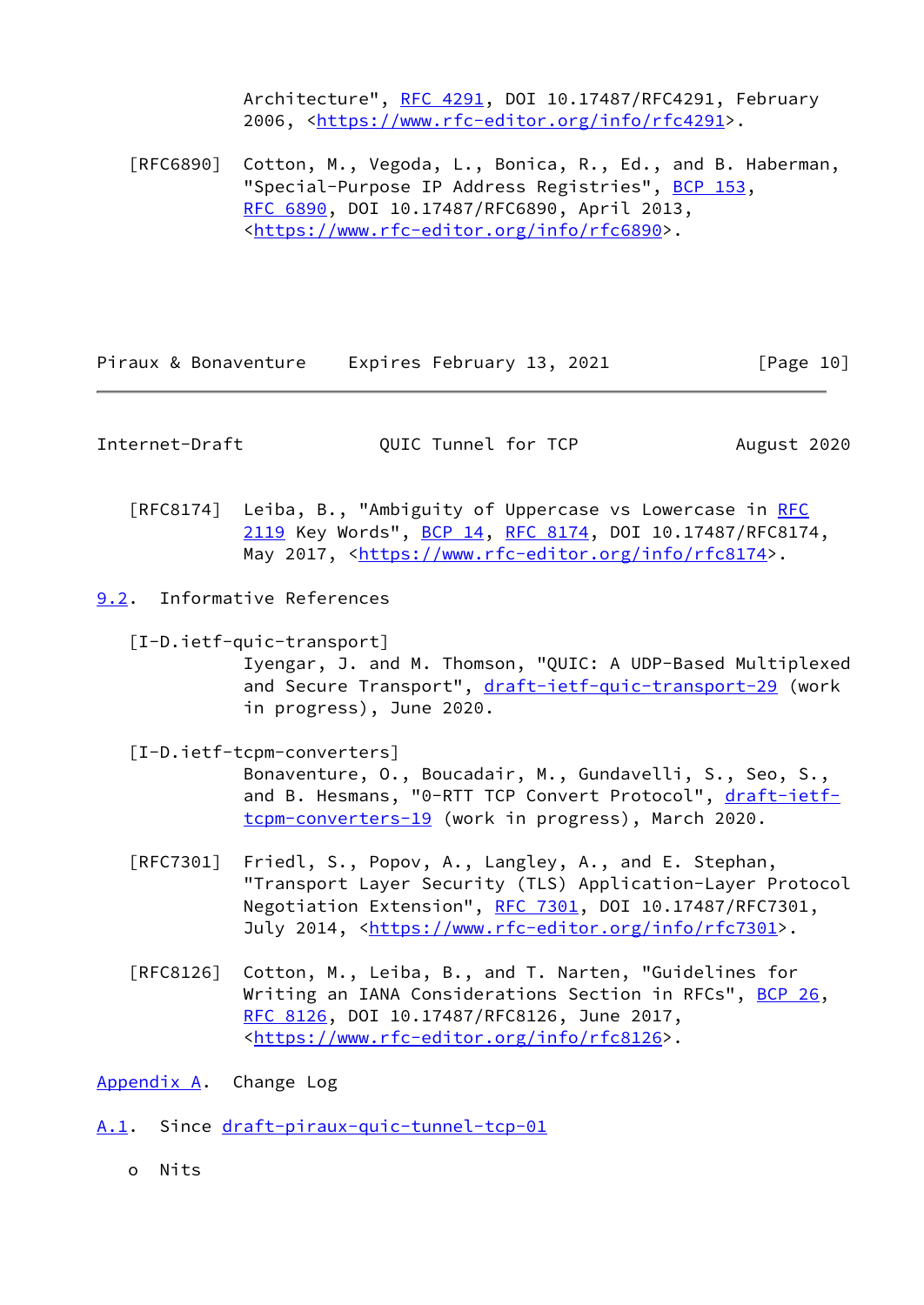### <span id="page-12-0"></span>[A.2](#page-12-0). Since [draft-piraux-quic-tunnel-tcp-00](https://datatracker.ietf.org/doc/pdf/draft-piraux-quic-tunnel-tcp-00)

 o Add the quic\_tunnel\_stream\_mode transport parameter for negotiation

#### Acknowledgments

 This documents draws heavily on the initial version of [\[I-D.piraux-quic-tunnel](#page-10-4)]. Their contributors are thanked again here. This work was partially supported by the MQUIC project.

#### Authors' Addresses

| Piraux & Bonaventure              | Expires February 13, 2021 | [Page $11$ ] |
|-----------------------------------|---------------------------|--------------|
| Internet-Draft                    | QUIC Tunnel for TCP       | August 2020  |
| Maxime Piraux<br>UCLouvain        |                           |              |
| Email: maxime.piraux@uclouvain.be |                           |              |
| Olivier Bonaventure<br>UCLouvain  |                           |              |

Email: olivier.bonaventure@uclouvain.be